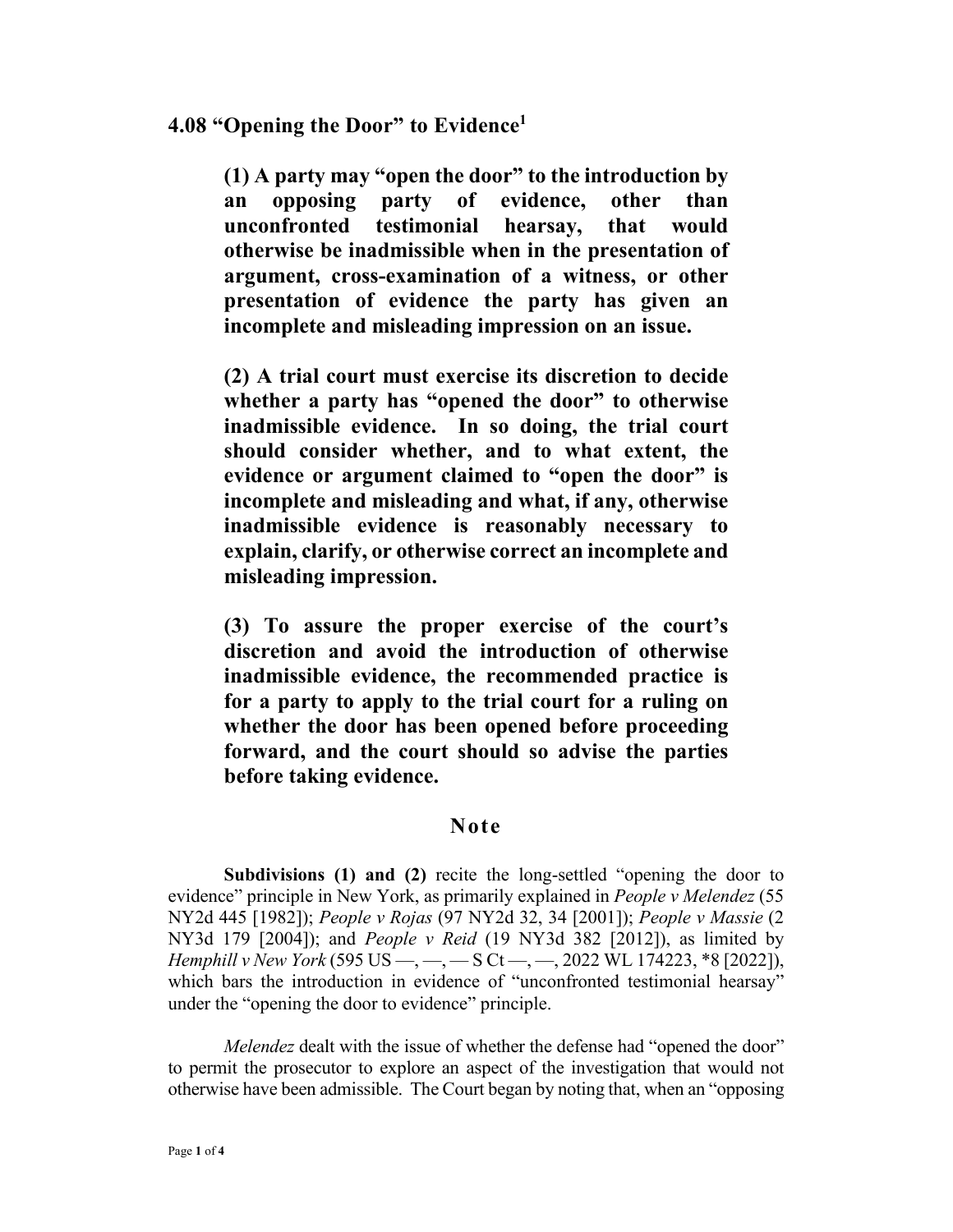party 'opens the door' on cross-examination to matters not touched upon during the direct examination, a party has the right on redirect to explain, clarify and fully elicit [the] question only partially examined on cross-examination." (*Melendez* at 451 [internal quotation marks and citation omitted].)

Argument to the jury or other presentation of evidence also may "open the door" to the admission of otherwise inadmissible evidence. (*Rojas* at 34 ["defendant opened the door" based "on the combination of his opening statement and cross-examination of a prosecution witness"]; *Massie* at 184 [noting that a door may be opened by "evidence or argument"].)

The "opening the door to evidence" principle, however, "does have its limitations. By simply broaching a new issue on cross-examination, a party does not thereby run the risk that all evidence, no matter how remote or tangential to the subject matter opened up, will be brought out on redirect. . . . [T]he court should only allow so much additional evidence to be introduced on redirect as is necessary to meet what has been brought out in the meantime upon the cross-examination. . . . The principle merely allows a party to explain or clarify on redirect matters that have been put in issue for the first time on cross-examination, and the trial court should normally exclude all evidence which has not been made necessary by the opponent's case in reply." (*Melendez* at 452 [internal quotation marks, citations, and italics omitted].)

On the facts of *Melendez*, the Court ruled that "although defense counsel may have partially 'opened the door' by asking whether [one of the People's witnesses] was a suspect, the passageway thus created was not so wide as to admit the hearsay testimony directly implicating the defendant in the crimes charged." (*Id.* at 453.)

*Massie* recognized *Melendez* as the leading case on the subject, while noting that the application of the "opening the door to evidence" principle was not limited to cross-examination questions. *Massie* therefore set forth the guiding rule included in subdivision (2) for dealing with any "opening the door to evidence" issue in any circumstance. (*Massie* at 184 ["a trial court should decide 'door-opening' issues in its discretion, by considering whether, and to what extent, the evidence or argument said to open the door is incomplete and misleading, and what if any otherwise inadmissible evidence is reasonably necessary to correct the misleading impression"]; *see e.g.* Guide to NY Evid rule 4.03, Completing and Explaining Writing, Recording, Conversation or Transaction.)

*Reid* pointed out that the "opening the door to evidence" principle exists to "avoid . . . unfairness and to preserve the truth-seeking goals of our courts." Notwithstanding that goal, *Hemphill* held that the "opening the door to evidence" principle must not permit the introduction of evidence in violation of the Sixth Amendment's Confrontation Clause. In *Hemphill*, the defense to a murder indictment rested upon a claimed third party's culpability; in accord with New York's then "opening the door to evidence" principle, the trial court allowed the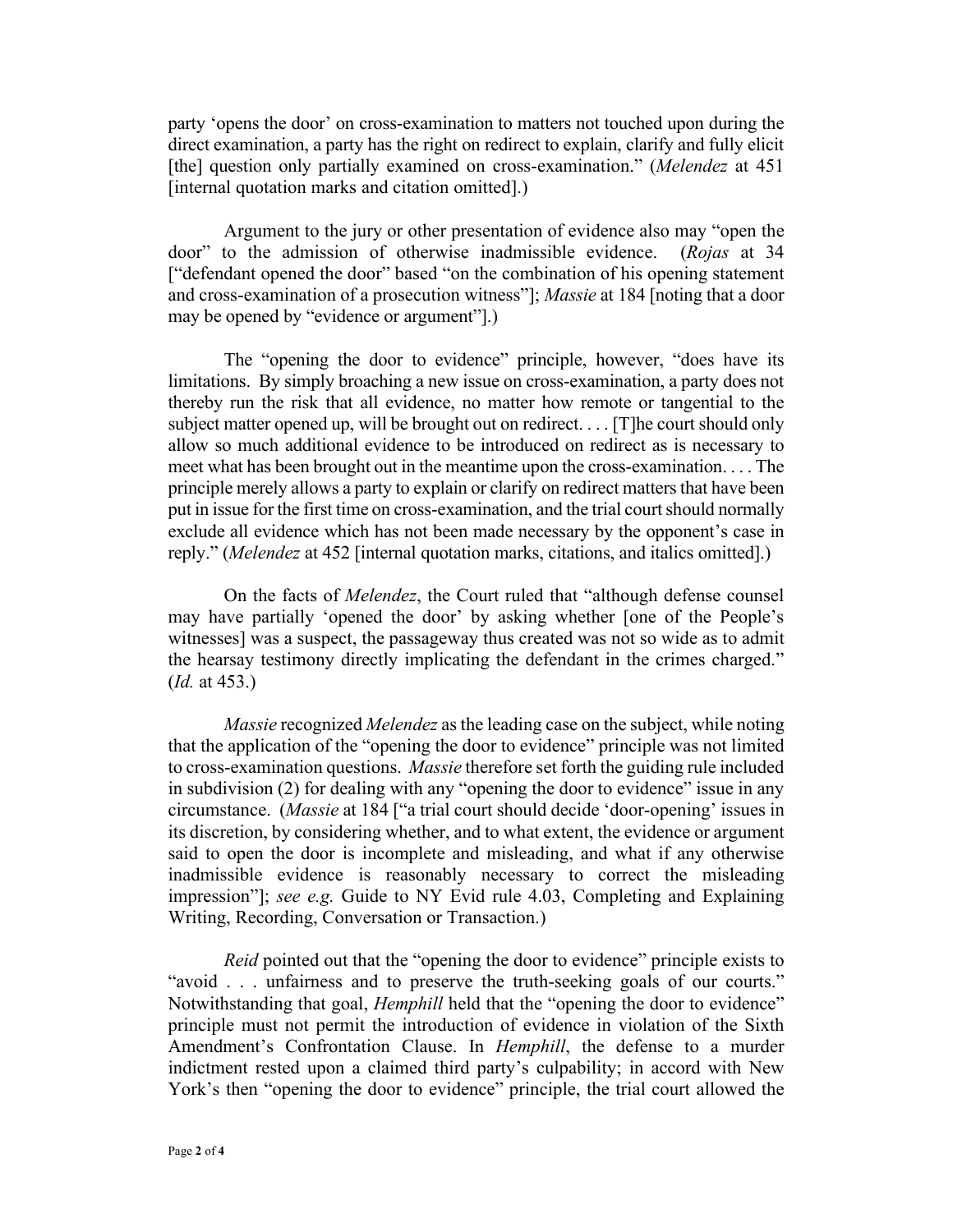introduction of the third party's guilty plea when the third party was unavailable to testify. The parties did not dispute that the third party's guilty plea was "testimonial" hearsay, and the Supreme Court then held its admission to be in violation of the Confrontation Clause. Thus, even if it may be argued that "unconfronted, testimonial hearsay" would respond to a party's misleading impression on an issue, it is not admissible: "[The Confrontation Clause] admits no exception for cases in which the trial judge believes unconfronted testimonial hearsay might be reasonably necessary to correct a misleading impression. Courts may not overlook its command, no matter how noble the motive" (595 US  $-$ ,  $-$ ,  $-$  S Ct —, —, 2022 WL 174223,  $*$ 8).

 The Supreme Court, however, made a point of stating that "the Court does not decide today the validity of the common-law rule of completeness as applied to testimonial hearsay. Under that rule, a party against whom a part of an utterance has been put in, may in his turn complement it by putting in the remainder. The parties agree that the rule of completeness does not apply to the facts of this case, as Morris' plea allocution was not part of any statement that Hemphill introduced. Whether and under what circumstances that rule might allow the admission of testimonial hearsay against a criminal defendant presents different issues that are not before this Court" (595 US  $-$ ,  $-$ ,  $-$  S Ct  $-$ ,  $-$ , 2022 WL 174223, \*9 [internal quotation marks and citations omitted]; *see* Guide to NY Evid rule 4.03).

Other examples of situations where a party "open[s] the door" to otherwise inadmissible evidence include:

- "apparent inconsistencies or contradictions in a witness' statements or acts brought out on cross-examination to discredit his testimony [which] may be reconciled on redirect by relating to the jury the relevant surrounding circumstances." (*Melendez* at 451.)
- "where cross-examination raises the inference that the witness' testimony was the product of a recent fabrication, a party on redirect can refute this allegation either by introducing consistent statements made by the witness at a time when there was no motive to lie or by having the witness explain why the information was not disclosed earlier." (*Id.*)
- "where only a part of a statement has been brought out on crossexamination, the other parts may be introduced on redirect examination for the purpose of explaining or clarifying the statement." (*Id.* at 451- 452; *see* Guide to NY Evid rule 4.03, Completing and Explaining Writing, Recording, Conversation or Transaction.)
- Defense counsel's question to a police officer witness for the People about whether there ever came a time when defendant "denied his involvement in this" opened the door to redirect examination about the